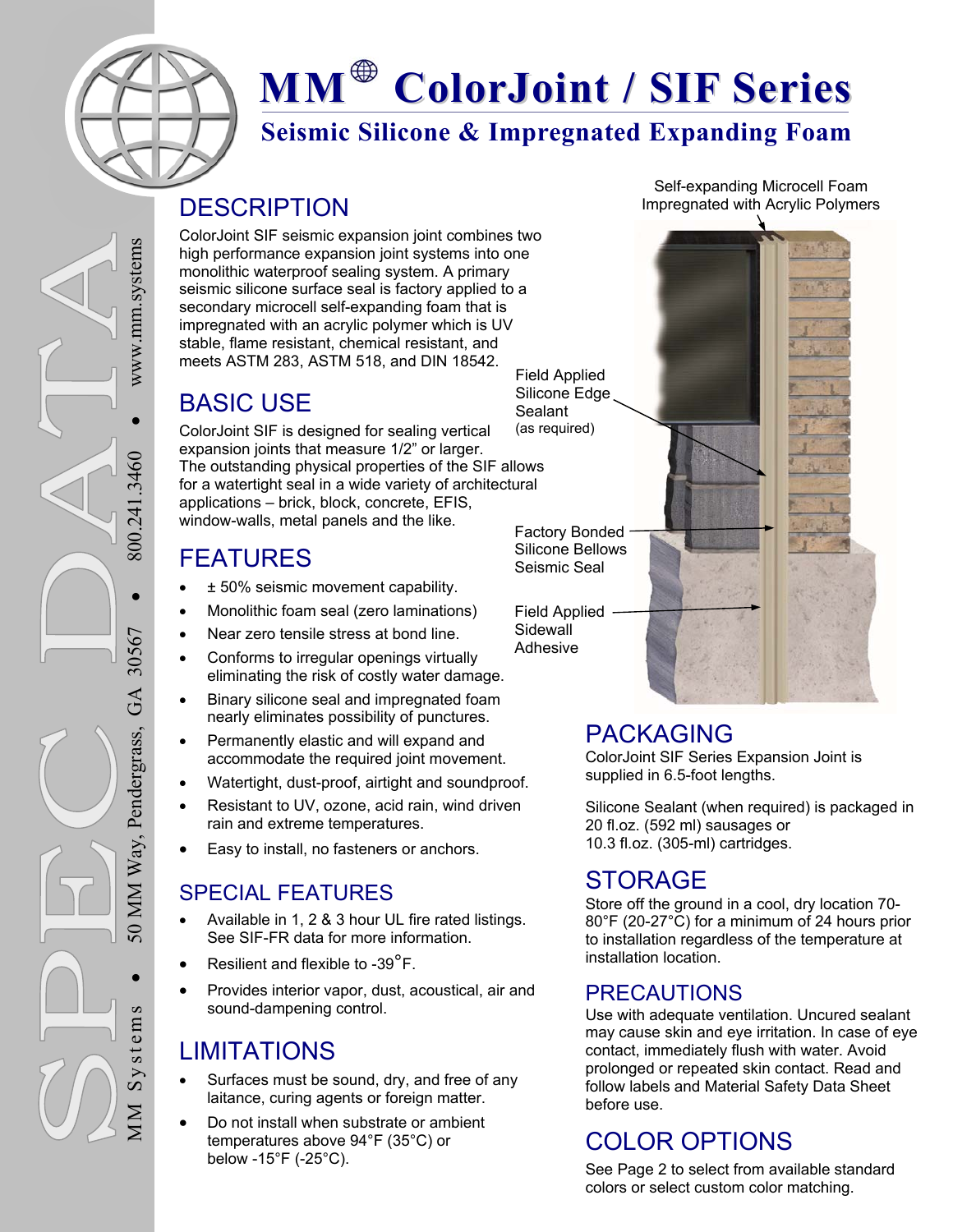# **MM ColorJoint/SIF Color Chart**

## PRIMARY SILICONE COLORS - PECORA® 890NST





#### SILICONE COLORS

ColorJoint/SIF colors are manufactured with either Primary Pecora 890NST or Alternate Dow Corning 790 silicone which resist deterioration due to:

- Ultra Violet Rays
- Ozone
- Acid Rain
- Extreme Temperatures

#### STANDARD COLORS

ColorJoint/SIF standard color compounds are stocked and ready for manufacturing and delivery within two weeks of order placement. Lead times may vary – contact MM for promise dates.

### CUSTOM COLORS

ColorJoint/SIF custom color compounds require additional manufacturing lead-time. Contact MM for availability and quantity minimums. Lead times may vary – contact MM for promise dates.

#### COLOR MATCHING

Color Matching is available with certain restrictions. Minimum quantities may be required. Contact MM Systems for additional information.

#### COLOR CHART

Color samples are as close as possible but actual product may vary slightly. For best results, submit color samples or swatches to our lab for color testing and matching.